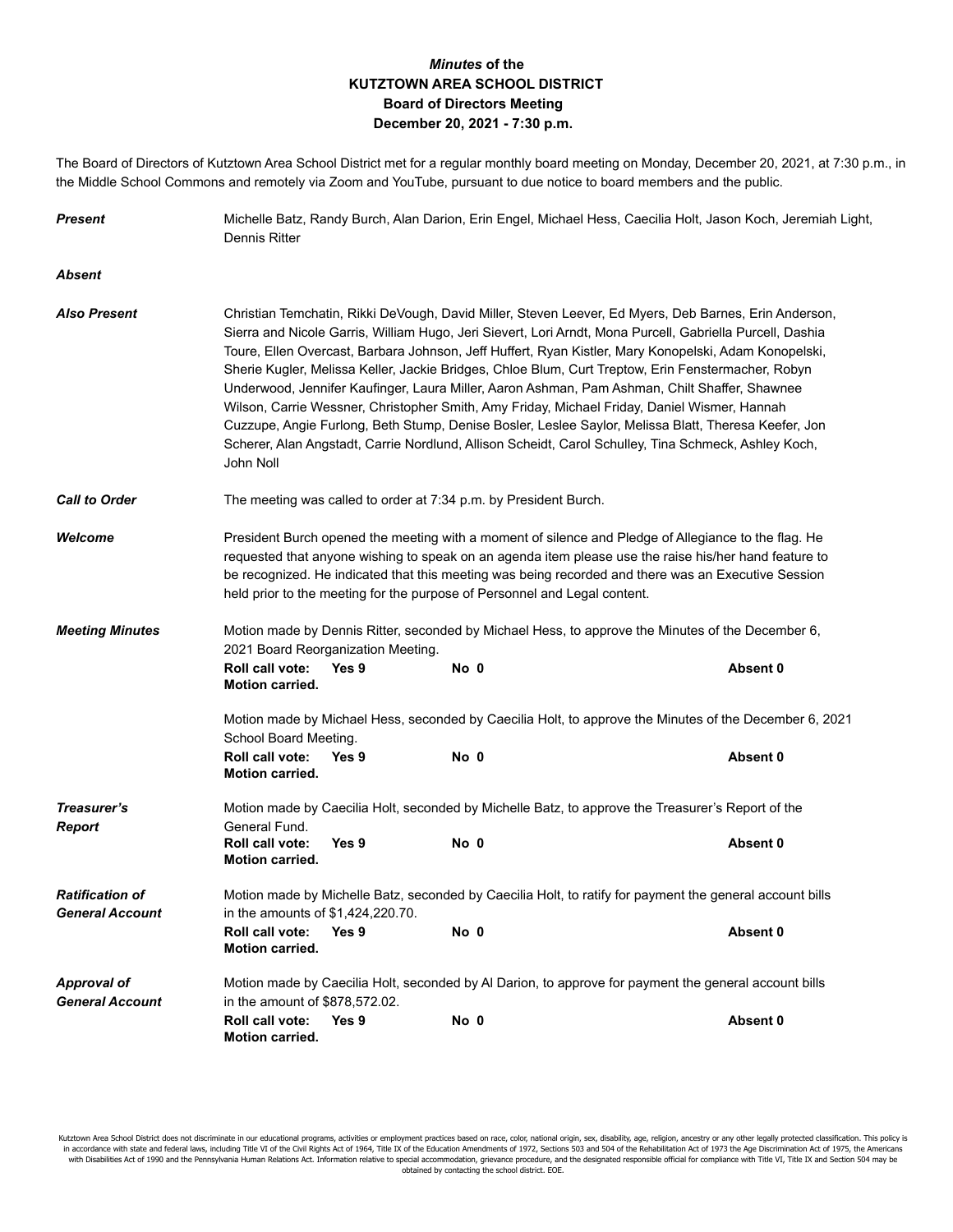| <b>Ratification of</b><br><b>Construction Account</b> | Motion made by Dennis Ritter, seconded by Michael Hess, to ratify for payment the construction account bills<br>in the amount of \$7,411.05.                                     |                                                                                                                                                                                                    |      |  |                                                                                                                                                                                                         |                                                                                                                                                                                                                             |  |  |
|-------------------------------------------------------|----------------------------------------------------------------------------------------------------------------------------------------------------------------------------------|----------------------------------------------------------------------------------------------------------------------------------------------------------------------------------------------------|------|--|---------------------------------------------------------------------------------------------------------------------------------------------------------------------------------------------------------|-----------------------------------------------------------------------------------------------------------------------------------------------------------------------------------------------------------------------------|--|--|
|                                                       | Roll call vote:<br>Motion carried.                                                                                                                                               | Yes 9                                                                                                                                                                                              | No 0 |  |                                                                                                                                                                                                         | Absent 0                                                                                                                                                                                                                    |  |  |
| <b>Approval of</b><br><b>Construction Account</b>     | in the amount of \$66,916.40.                                                                                                                                                    |                                                                                                                                                                                                    |      |  |                                                                                                                                                                                                         | Motion made by Michelle Batz, seconded by Caecilia Holt, to approve for payment the construction account bills                                                                                                              |  |  |
|                                                       | Roll call vote:<br>Motion carried.                                                                                                                                               | Yes 9                                                                                                                                                                                              | No 0 |  |                                                                                                                                                                                                         | Absent 0                                                                                                                                                                                                                    |  |  |
| <b>Board Committee</b><br><b>Reports</b>              | <b>PSBA</b>                                                                                                                                                                      | No report.                                                                                                                                                                                         |      |  |                                                                                                                                                                                                         |                                                                                                                                                                                                                             |  |  |
|                                                       | <b>BCIU</b>                                                                                                                                                                      |                                                                                                                                                                                                    |      |  | Calendar was approved and various agreements were ratified.                                                                                                                                             | Dr. Jill Hackman was reappointed as Executive Director for a 4-year term. The 2022-2023 Holiday                                                                                                                             |  |  |
|                                                       | <b>BCTC</b>                                                                                                                                                                      | Bus routes were pulled from BCTC service and responsibility was distributed back to the districts<br>for transportation.                                                                           |      |  |                                                                                                                                                                                                         |                                                                                                                                                                                                                             |  |  |
|                                                       | P&C                                                                                                                                                                              | Mr. Noll presented a new course proposal, "History Through Sports". He also presented on a tour to<br>Europe for 8th-11th grade students.                                                          |      |  |                                                                                                                                                                                                         |                                                                                                                                                                                                                             |  |  |
|                                                       | ECC&<br><b>Facilities</b>                                                                                                                                                        | Update on winter athletics. Currently 119 participants in high school and 63 in middle school.<br>Discussion on land assets and feasibility, tree/mulch donation, and maintenance building update. |      |  |                                                                                                                                                                                                         |                                                                                                                                                                                                                             |  |  |
|                                                       | <b>TCC</b>                                                                                                                                                                       | Updates on finances and new software.                                                                                                                                                              |      |  |                                                                                                                                                                                                         |                                                                                                                                                                                                                             |  |  |
| <b>Public Comment</b>                                 | allow for parents' choice:<br>Sierra Garris<br>William Hugo<br>Jeri Sievert<br>Ryan Kistler<br>Daniel Wismer                                                                     | Mary Konopolski<br>Adam Konopolski<br>Shawnee Wilson<br>Hannah Cuzzupi                                                                                                                             |      |  |                                                                                                                                                                                                         | The following community members expressed their agreement with the optional masking recommendation and to                                                                                                                   |  |  |
|                                                       | The following community members stated their concern with optional masking and urged the board to use universal<br>masking:<br>Jeff Huffert<br>Robyn Underwood<br>Deborah Clauss |                                                                                                                                                                                                    |      |  |                                                                                                                                                                                                         |                                                                                                                                                                                                                             |  |  |
|                                                       | Jennifer Kaufinger stated her concern of the board/public pushing adult fear onto the kids and vandalism/vaping in<br>the building bathrooms.                                    |                                                                                                                                                                                                    |      |  |                                                                                                                                                                                                         |                                                                                                                                                                                                                             |  |  |
|                                                       | Greg Kaufinger expressed his concern that there are children eating on the floor for lunch.                                                                                      |                                                                                                                                                                                                    |      |  |                                                                                                                                                                                                         |                                                                                                                                                                                                                             |  |  |
| <b>Personnel</b>                                      | 1.<br>2.<br>3.<br>2021.                                                                                                                                                          |                                                                                                                                                                                                    |      |  | Motion made by Michelle Batz, seconded by Dennis Ritter, to approve the following personnel items:<br>The acceptance of the resignation of Andrea Hart as Musical Director effective December 11, 2021. | The acceptance of the resignation of Megan Deitrich as Musical Choreographer effective December 17, 2021.<br>The approval of Linda Hege for translation services at a rate of \$27.00 per hour, retroactive to September 8, |  |  |

Kutztown Area School District does not discriminate in our educational programs, activities or employment practices based on race, color, national origin, sex, disability, age, religion, ancestry or any other legally prote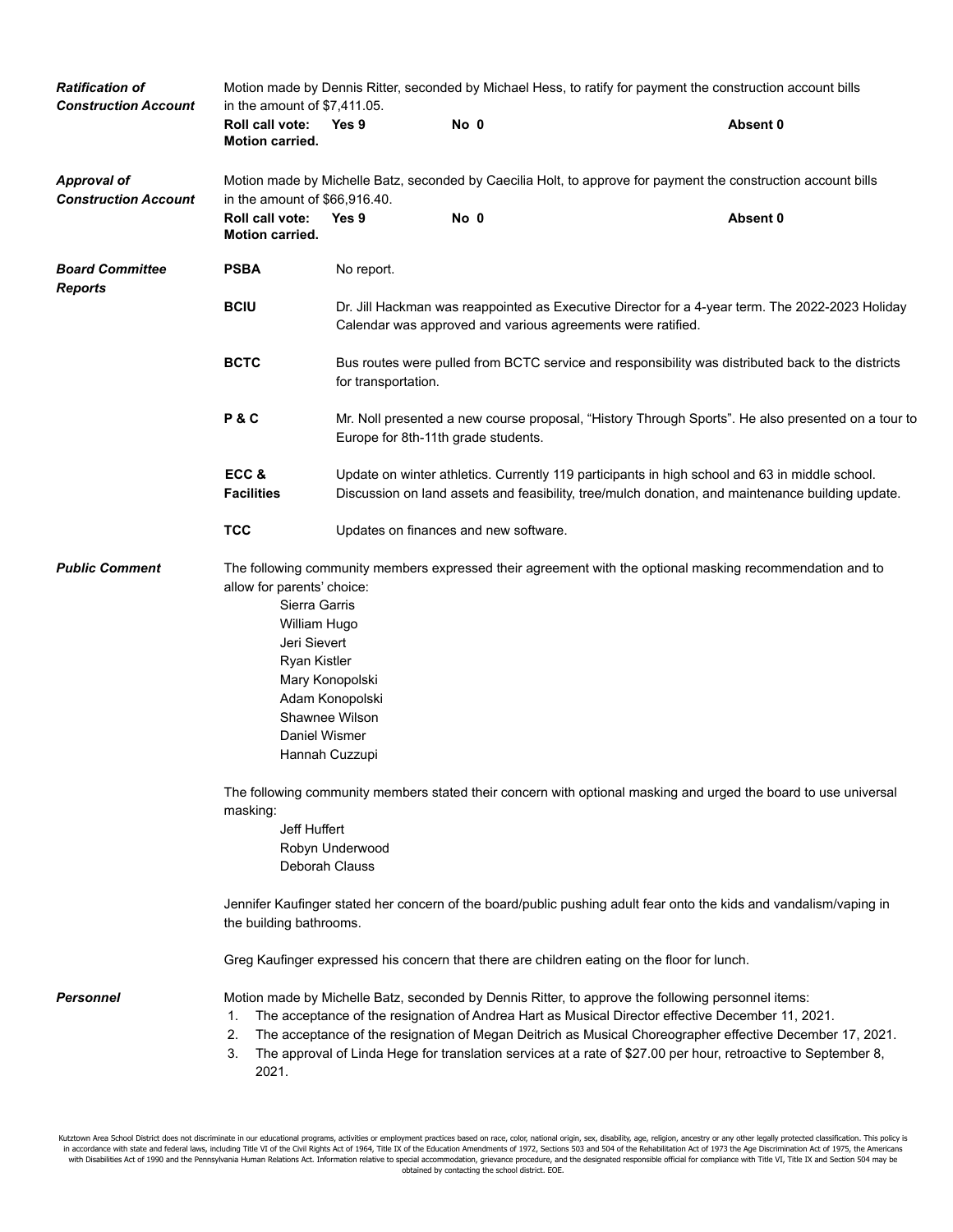| The approval of the following coaches, advisors, and stipends for the 2021-2022 school year: |  |  |  |
|----------------------------------------------------------------------------------------------|--|--|--|
|                                                                                              |  |  |  |

|                                | Larry Chester                                    |                                                                         |                                  | Head Coach Track - BOYS/GIRLS                                                                                                                                                                                                      |          | \$5,500.00 |
|--------------------------------|--------------------------------------------------|-------------------------------------------------------------------------|----------------------------------|------------------------------------------------------------------------------------------------------------------------------------------------------------------------------------------------------------------------------------|----------|------------|
|                                |                                                  | Samantha Fusco                                                          |                                  | Cheerleader (Winter HS Assistant)                                                                                                                                                                                                  |          | \$1,100.00 |
|                                |                                                  | Aaron Schwein                                                           |                                  | HS/MS Winter Volunteer Asst Track & Field Club                                                                                                                                                                                     |          | Volunteer  |
|                                |                                                  | Kathleen Silverman                                                      |                                  | HS/MS Winter Volunteer Asst Track & Field Club                                                                                                                                                                                     |          | Volunteer  |
|                                | Ally Tama                                        |                                                                         |                                  | HS/MS Winter Volunteer Asst Track & Field Club                                                                                                                                                                                     |          | Volunteer  |
|                                | <b>Skylar Miller</b>                             |                                                                         |                                  | HS/MS Winter Volunteer Asst Track & Field Club                                                                                                                                                                                     |          | Volunteer  |
|                                |                                                  | Caleb Baukman                                                           |                                  | HS/MS Winter Volunteer Asst Track & Field Club                                                                                                                                                                                     |          | Volunteer  |
|                                | Kelsey Yob                                       |                                                                         |                                  | HS/MS Winter Volunteer Asst Track & Field Club                                                                                                                                                                                     |          | Volunteer  |
|                                |                                                  | Kirsten Paxson                                                          |                                  | HS/MS Winter Volunteer Asst Track & Field Club                                                                                                                                                                                     |          | Volunteer  |
|                                |                                                  | Amanda Potteiger                                                        |                                  | HS/MS Winter Volunteer Asst Track & Field Club                                                                                                                                                                                     |          | Volunteer  |
|                                |                                                  | Angela Corrado                                                          |                                  | HS/MS Winter Volunteer Asst Track & Field Club                                                                                                                                                                                     |          | Volunteer  |
|                                | <b>Neil Thomas</b>                               |                                                                         |                                  | HS/MS Winter Volunteer Asst Track & Field Club                                                                                                                                                                                     |          | Volunteer  |
|                                |                                                  | Dr. Eric Johnson                                                        | Odyssey of the Mind              |                                                                                                                                                                                                                                    |          | Volunteer  |
|                                | <b>Beth Rumble</b>                               |                                                                         | Swim Coach - Boys/Girls          |                                                                                                                                                                                                                                    |          | Volunteer  |
|                                | Peter Clauss                                     |                                                                         | Swim Coach - Boys/Girls          |                                                                                                                                                                                                                                    |          | Volunteer  |
|                                | Allison Stoudt                                   |                                                                         | Swim Coach - Boys/Girls          |                                                                                                                                                                                                                                    |          | Volunteer  |
|                                |                                                  | Tina Gammons                                                            | Swim Coach - Boys/Girls          |                                                                                                                                                                                                                                    |          | Volunteer  |
|                                |                                                  | LeAnne Zettlemoyer                                                      | All Schools Musical Director     |                                                                                                                                                                                                                                    |          | \$2,572.00 |
|                                |                                                  | Courtney Kellum                                                         | <b>Musical Costumes Director</b> |                                                                                                                                                                                                                                    |          | \$400.00   |
|                                |                                                  | Jennifer Starkey                                                        | <b>Musical Choreographer</b>     |                                                                                                                                                                                                                                    |          | \$719.00   |
|                                |                                                  |                                                                         |                                  | Personnel is Approved Pending Receipt of All Mandated Credentials.                                                                                                                                                                 |          |            |
|                                | Roll call vote:                                  | Yes 9                                                                   | No 0                             |                                                                                                                                                                                                                                    | Absent 0 |            |
|                                | <b>Motion carried.</b>                           |                                                                         |                                  |                                                                                                                                                                                                                                    |          |            |
|                                | Roll call vote:<br><b>Motion not carried.</b>    | Yes 4                                                                   |                                  | No 5 (Batz, Engle, Koch, Light, Burch)                                                                                                                                                                                             | Absent 0 |            |
|                                | amended.                                         |                                                                         |                                  | Motion made by Caecilia Holt, seconded by AI Darion, to amend the motion changing the effective date to January<br>15, 2022 for the KASD Health & Safety Plan Update for submission to the Pennsylvania Department of Education as |          |            |
|                                | Roll call vote:<br>Motion not carried.           | Yes 4                                                                   |                                  | No 5 (Batz, Engle, Koch, Light, Burch)                                                                                                                                                                                             | Absent 0 |            |
|                                |                                                  |                                                                         |                                  | Motion made by Jeremiah Light, seconded by Michelle Batz, to approve the KASD Health & Safety Plan Update for<br>submission to the Pennsylvania Department of Education as amended.                                                |          |            |
|                                | Roll call vote:<br><b>Motion carried.</b>        | Yes 5                                                                   |                                  | No 4 (Darion, Hess, Holt, Ritter)                                                                                                                                                                                                  | Absent 0 |            |
| <b>District Paypal Account</b> | Roll call vote:                                  | Yes 9                                                                   | No 0                             | Motion made by Dennis Ritter, seconded by Michael Hess, to approve the creation of a Kutztown Area School<br>District PayPal account for sale of surplus items per Policy 706.1 - Disposal of Surplus Items.                       | Absent 0 |            |
|                                | Motion carried.                                  |                                                                         |                                  |                                                                                                                                                                                                                                    |          |            |
| <b>Job Descriptions</b>        | following positions:                             | Cafeteria - Part-time<br>Cafeteria - Head Cook<br><b>Head Custodian</b> |                                  | Motion made by Michelle Batz, seconded by Caecilia Holt, to approve the updated job descriptions for the                                                                                                                           |          |            |
|                                |                                                  | Custodian - Second Shift                                                |                                  |                                                                                                                                                                                                                                    |          |            |
|                                | <b>Roll call vote:</b><br><b>Motion carried.</b> | Yes 9                                                                   | No 0                             |                                                                                                                                                                                                                                    | Absent 0 |            |

Kutztown Area School District does not discriminate in our educational programs, activities or employment practices based on race, color, national origin, sex, disability, age, religion, ancestry or any other legally prote